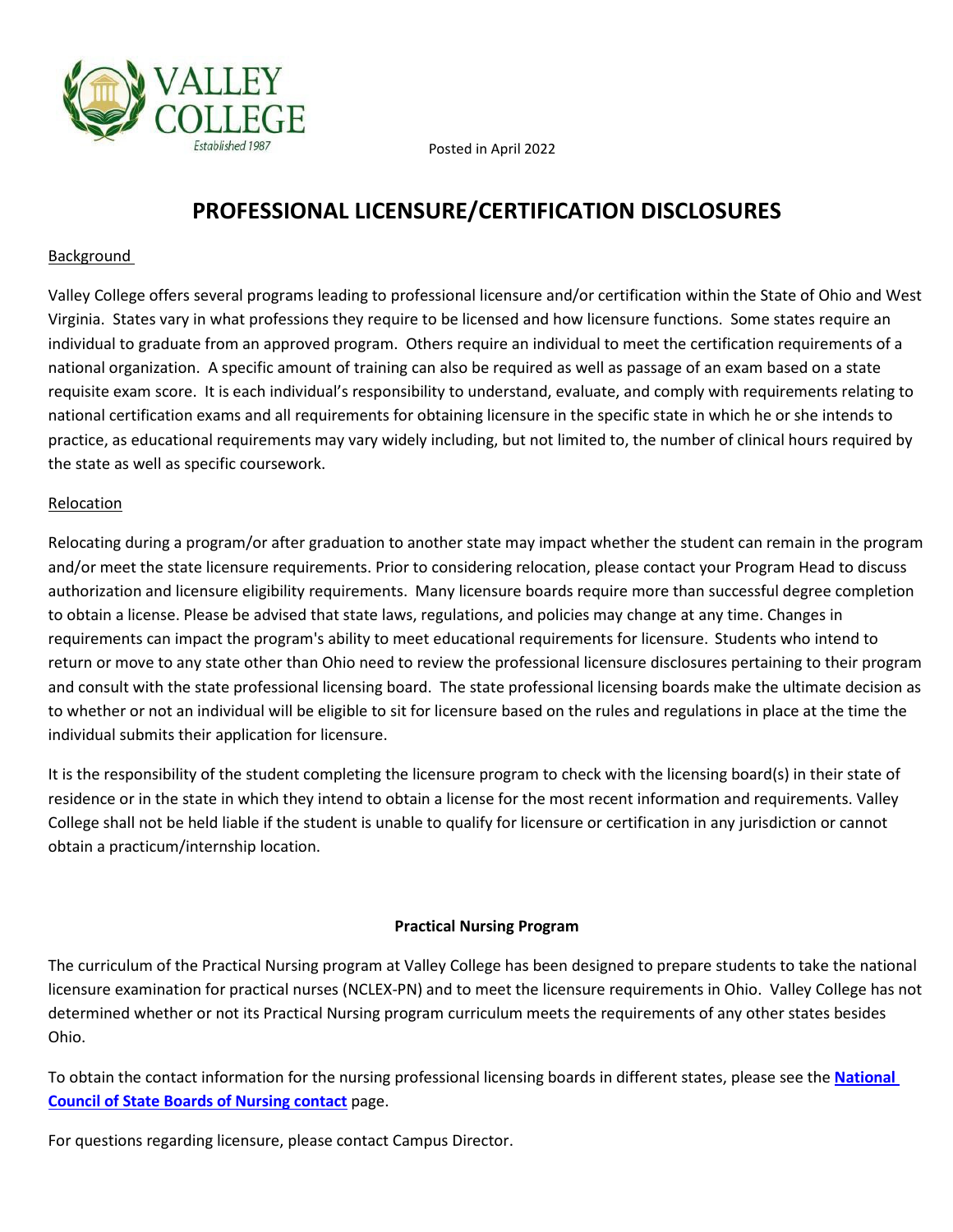### **Veterinary Technician Program**

All AVMA (American Veterinary Medicine Association) CVTEA-accredited programs in veterinary technology must meet the Standards of Accreditation of the CVTEA to ensure the quality of the educational experience and the assessment of student knowledge and skills. To be eligible to take the Veterinary Technician National Exam and become a Registered Veterinary Technician, you must graduate from an AVMA-CVTEA accredited program.

The curriculum of the Veterinary Technician program at Valley College has been designed to prepare students to take the licensure examination for and to meet the RVT licensure requirements in Ohio. Valley College - Cleveland is accredited from the CVTEA (Committee on Veterinary Technician Education and Activities) for its Veterinary Technician degree program

Valley College has not determined whether or not its Veterinary Technician program curriculum meets the requirements of any other states besides Ohio.

To obtain the contact information for the veterinary technician professional licensing boards in different states, please see <https://www.aavsb.org/public-resources/look-up-a-license/> .

For questions regarding licensure, please contact Campus Director.

### **Commercial Driver License (CDL) Class A Program**

The curriculum of the Commercial Driver License (CDL) Class A program at Valley College has been designed to prepare students to become a licensed CDL Class A driver in the state of Ohio. At the conclusion of the program, students will be provided with an opportunity to take their Ohio state CDL Class A licensing exam.

Valley College has not determined whether or not its CDL program curriculum meets the requirements of any other states besides Ohio.

For questions regarding licensure, please contact Campus Director.

### **Nursing Associate Program**

The curriculum of the Nursing Associate program at Valley College has been designed to prepare students to take the national licensure examination for Registered Nurses (NCLEX-RN) and to meet the licensure requirements in West Virginia. Valley College has not determined whether or not its Nursing Associate degree program curriculum meets the requirements of any other states besides West Virginia.

To obtain the contact information for the nursing professional licensing boards in different states, please see the **[National](https://www.ncsbn.org/contact-bon.htm)  [Council of State Boards of Nursing contact](https://www.ncsbn.org/contact-bon.htm)** page. <https://www.ncsbn.org/contact-bon.htm>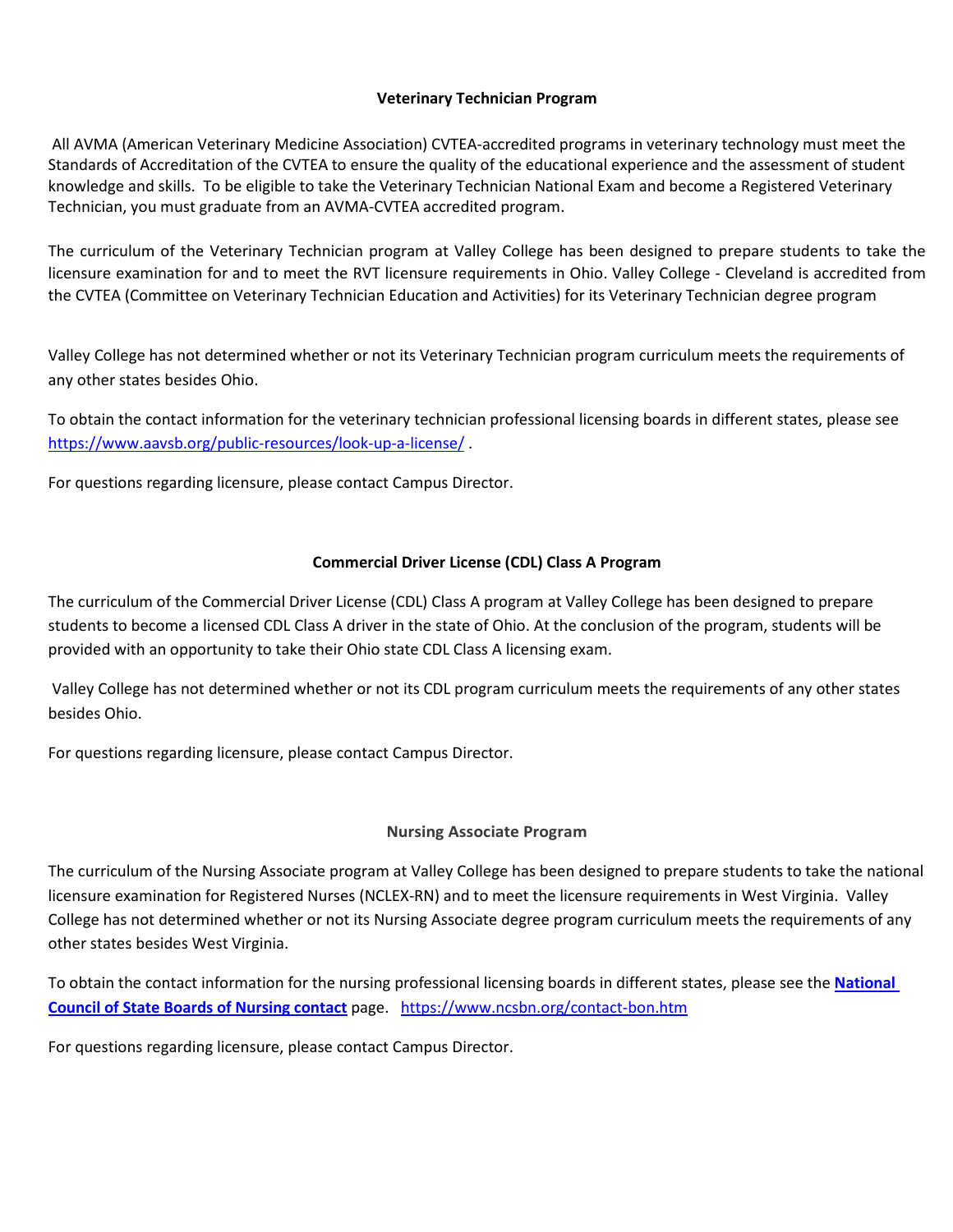### **Medical Clinical Assistant Diploma Program**

The curriculum of the Medical Clinical Assistant program at Valley College has been designed to prepare students who graduate from the program to be eligible to sit for the following National Healthcareer Association (NHA) certification tests: Certified Clinical Medical Assistant (CCMA), Certified Phlebotomy Technician (CPT), and Certified EKG Technician (CET).

We have determined that these certifications are not required for employment in the states of Ohio or West Virginia. However, we understand that many employers in West Virginia prefer or require certification. Additionally, we have not determined whether the Medical Clinical Assistant curriculum qualifies for any other national or state certifications not listed above.

For questions regarding licensure, please contact Campus Director.

## **Medical Administrative Assistant Diploma Program**

The curriculum of the Medical Administrative Assistant program at Valley College has been designed to prepare students who graduate from the program to be eligible to sit for the following National Healthcareer Association (NHA) certification tests: Certified Medical Administrative Assistant (CMAA) and/or Certified Electronic Health Records Specialist (CEHRS)

We have determined that these certifications are not required for employment in the states of Ohio or West Virginia. However, we understand that many employers in West Virginia prefer or require certification. Additionally, we have not determined whether the Medical Administrative Assistant curriculum qualifies for any other national or state certifications not listed above.

For questions regarding licensure, please contact Campus Director.

# **Medical Front Office, Billing and Coding Diploma Program**

The curriculum of the Medical Front Office, Billing and Coding program at Valley College has been designed to prepare students who graduate from the program to be eligible to sit for the following National Healthcareer Association (NHA) certification tests: Certified Billing and Coding Specialist (CBCS), Certified Medical Administrative Assistant (CMAA), and/or Certified Electronic Health Records Specialist (CEHRS).

We have determined that these certifications are not required for employment in the states of Ohio or West Virginia. However, we understand that many employers in West Virginia prefer or require certification. Additionally, we have not determined whether the Medical Front Office, Billing and Coding curriculum qualifies for any other national or state certifications not listed above.

For questions regarding licensure, please contact Campus Director.

### **Health Services Administration Degree Programs**

The curriculum of the Health Services Administration Degree programs at Valley College has been designed to prepare students who graduate from the program to be eligible to sit for the following National Healthcareer Association (NHA) certification tests: Certified Billing and Coding Specialist (CBCS), Certified Medical Administrative Assistant (CMAA), and/or Certified Electronic Health Records Specialist (CEHRS).

We have determined that these certifications are not required for employment in the states of Ohio or West Virginia. However, we understand that many employers in West Virginia prefer or require certification. Additionally, we have not determined whether the Health Services Administration curriculum qualifies for any other national or state certifications not listed above.